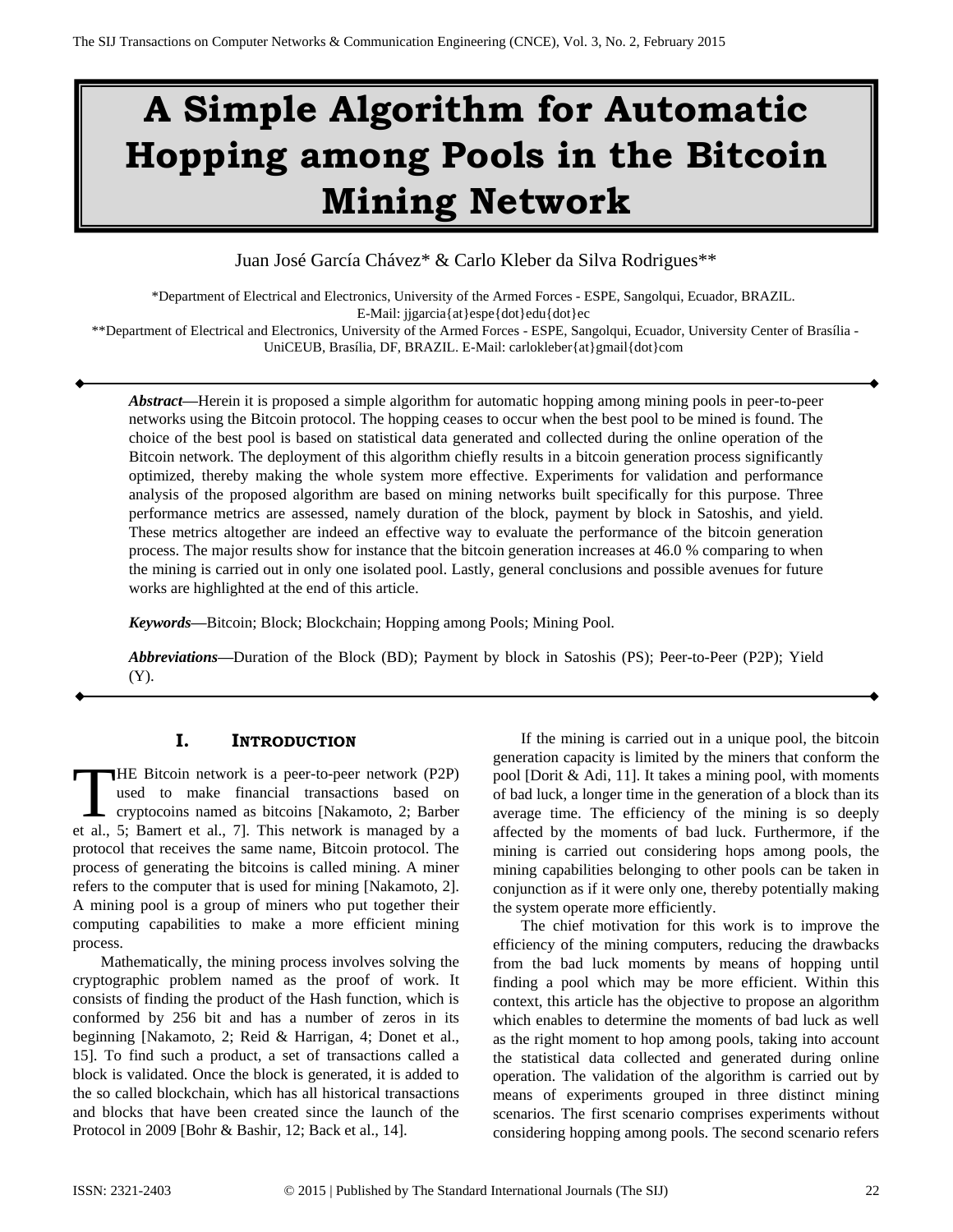to a situation where the automatic hopping is implemented taking into account a maximum of two pools. Lastly, the third scenario increases the number of pools which may be mined in order to evaluate the scalability of the solution.

It worth saying that three performance metrics are assessed in the above experiments, namely duration of the block, payment by block in Satoshis, and yield. These metrics altogether are indeed an effective way to evaluate the performance of the generation process. Among the major results, it may be noticed that the proposed algorithm makes the bitcoin generation increase at 46.0 % comparing to when the mining is carried out in only one isolated pool. The main contribution of this research is thus to provide a very simple solution that, if implemented, may significantly optimize the performance of the miners.

The remainder of this article is organized as follows. Section II presents the basis of the operation of the Bitcoin protocol and the mining process as well. Section III discusses some literature works concerning the subject herein explored. Section IV presents the algorithm for automatic hopping among pools. Section V shows the scenarios, results, and corresponding analysis. Finally, Section VI presents the final conclusions and suggestions for future works.

# **II. BITCOIN SYSTEM**

Some specific terms that are of broad knowledge concerning the Bitcoin system are defined in what follows. The goal is to make the ideas to be discussed more easily understandable [Mier et al., 8; Kroll et al., 10].

- Address wallet: it is the address that enables to identify the user in the Bitcoin network. It allows the user to send and receive Bitcoins;
- Wallet program: it is the program that contains the public and private keys of a wallet, besides having the whole block chain in its original implementation;
- Destination/origin address: these are the addresses used to carry out concrete transactions;
- Public key: it is the wallet address;
- Commission: it is an incentive (in bitcoins) that can be given by the user to the miners so that greater priority can be used in his transactions.
- Private key: is the key known only by the user. It allows accessing to wallet to carry out transactions.

The algorithm 1 presents the step-by-step process of the practical use of the Bitcoin protocol. The point of view of a user will be used, where he accesses the network to perform a payment using bitcoins. It should be clear that these steps consider that the user already has: a wallet with a certain amount of bitcoins; the destination address, the origin address, and the amount of bitcoins to be sent.

#### **Algorithm 1: Bitcoin use**

#### Begin

Step 1: Login in the wallet using his private key. Step 2: Add the destination address, which is the public key that identifies the destination wallet. Step 3: Select the amount to be sent in bitcoins and, if desired, add a commission to the miners. Step 4: Send the selected amount to the addressee. Step 5: Wait for confirmation, carried out by the miners, to consider the transaction as valid. This may take a while, depending on the network status and the commission offered to the miners.

End.

#### **III. RELATED WORK**

Although there is a significant amount of works related to the Bitcoin network, there are not works specifically devoted to hopping among mining pools. Considering this fact, a discussion on some of the most important and recent references from the scientific literature follows. This is to give the reader a broad and general overview of the state of art of the Bitcoin network.

One of the first scientific work that deserves attention is the one of Back [1]. Therein are defined a number of terms used in the Bitcoin protocol. This work is mainly important due to the clear and thorough explanation of the so-called proof of work. This is the base of the mining process and, therefore, understanding its definition in details becomes mandatory for a proper exploration and improvement of the way the miners work. Additionally, the work of Back [1] is also a reliable reference for the topic transaction security, which is related to the mining process as well.

The original paper by Nakamoto [2] may be considered essential for any bitcoin related work. The author presents in detail the operation of the Bitcoin protocol. In other words, it comprises a very important reference because it enables a very elucidative overview of the mining process as a whole. Comparing to the work of Back [1], it may be noticed that the work of Nakamoto has a wider spectrum, since it involves all the concepts of cryptocoins and not only the concept of proof of work, as done by Back [1].

Eyal & Sirer [9] show that the Bitcoin protocol is not incentive-compatible, i.e., it does not incentivize miners to follow the protocol prescribed. They present an attack with which colluding miners obtain revenue larger than their fair share. From this, they then observe that the Bitcoin system ceases to be a decentralized currency. The implementation of our algorithm avoids the problem pointed out by Eyal & Sirer [9], since several pools are going to be mined and not just only one anymore.

Finally, another interesting article which is indirectly related to Bitcoin mining is the work of Johnson et al., [13].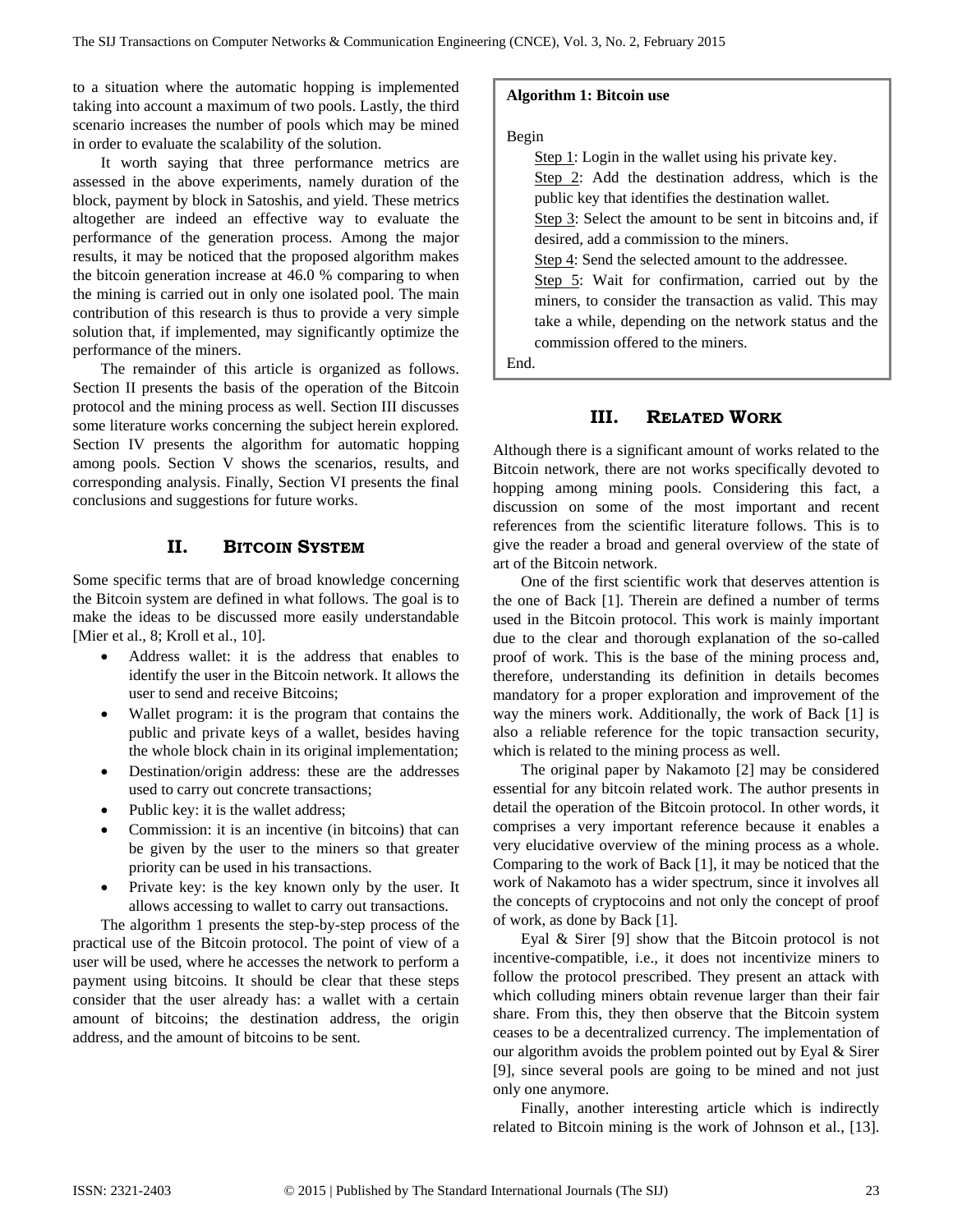The authors analyze hypothetical attacks of service degeneration to pools (DDoS) and how to produce an attack with these characteristics would benefit those attacking the pools, disregarding the big pools. Similarly to above, the implementation of our algorithm minimizes the effects of such attacks, since there is hopping among distinct pools.

# **IV. ALGORITHM FOR AUTOMATIC HOPPING**

In this section, Algorithm 2 is presented. It refers to the proposal for the automatic hopping among mining pools. It is worth mentioning that this description takes into account the statistical data generated for hopping among pools.

# **Algorithm 2: Automatic hopping among mining pools**

### Begin

Step 1: Capture the time it takes the pools to generate the last blocks.

Step 2: Calculate the average and the standard deviation of the generation time of every pool considering the data obtained in the Step 1.

Step 3: The pool with an actual time closer to the average and that also presents the smaller standard deviation, regarding its average, is to be the one chosen.

Step  $4$ : Monitor all the pools that have been considered.

Step 5: When the generation time of the pool exceeds the average plus the standard deviation, the average times and standard deviations of the other pools are calculated.

Step 6: The pool with an actual time closer to the average and that also presents the smaller standard deviation, regarding its average, is the one to be chosen.

Step 7: Hop to the pool selected in Step 6. Step 8: Return to Step 4. End.

Note that the algorithm shown above takes into account the statistical data collected and generated during online operation over the pools being mined. More specifically, the statistical data allow computing the average generation time and standard deviation, thereby enabling to determine which pool may be more efficiently mined during online operation. It is worth mentioning that, to the best of knowledge, there is no similar algorithm considering the approach herein adopted to improve the mining process.

The process above may be understood as a kind-of pool supervision that enables to determine when the pool is in moments of bad luck. This is when a hop has to take place, making it possible to take advantages of a more efficient pool. In Section V, the performance of the algorithm is evaluated, comparing cases where there is the employment of the algorithm to those where there is not.

## **V. PERFORMANCE EVALUATION**

#### *5.1. Scenarios and Metrics*

In this subsection, three scenarios are shown: Scenarios 1, 2 and 3. They are used in the experiments for the performance evaluation of the proposed algorithm. The total capacity of the computer equipment in all scenarios is of 460GHs (Giga hash per second) in mining, with specific chips ASIC (Application Specific Integrated Circuit). Besides, there is a computer used as server, where the proposed algorithm is executed.

Figure 1 depicts Scenario 1, which is constituted by two pools. The user initially accesses pool 1 and, after a determined time, accesses pool 2. This time is set as a day, since it is a reasonable time to obtain trustable results. It should be clear that pool 1 is referred to the Slush Pool [Smith, 6], and pool 2 is referred to GHASH.IO pool [Palatinus, 3]. The Slush Pool was the first one to operate since the launch of the Bitcoin system, and the GHASH.IO was the pool with the biggest capacity in the Bitcoin network when the experiments of this work were carried out. In this scenario (Scenario 1) there are not new implementations. Only the data being generated by the operation of two different and independent pools are collected.



Figure 1: Scenario 1 (Comparison between Two Pools at the same time)

Figure 2 presents the second scenario, which is constituted by the two pools previously used. The difference is that the implementation for the automatic hopping exists. Data of the operation of the two different pools is collected. Finally, Figure 3 shows the third scenario, which also possesses the implementation of the automatic hopping among *n* mining pools. In this case, data coming out of the operation of  $n = 6$  different pools is collected. This value of  $n$ suffices for the goal of this work. Finally, the performance metrics used to analyze the new protocol are detailed in Table 1.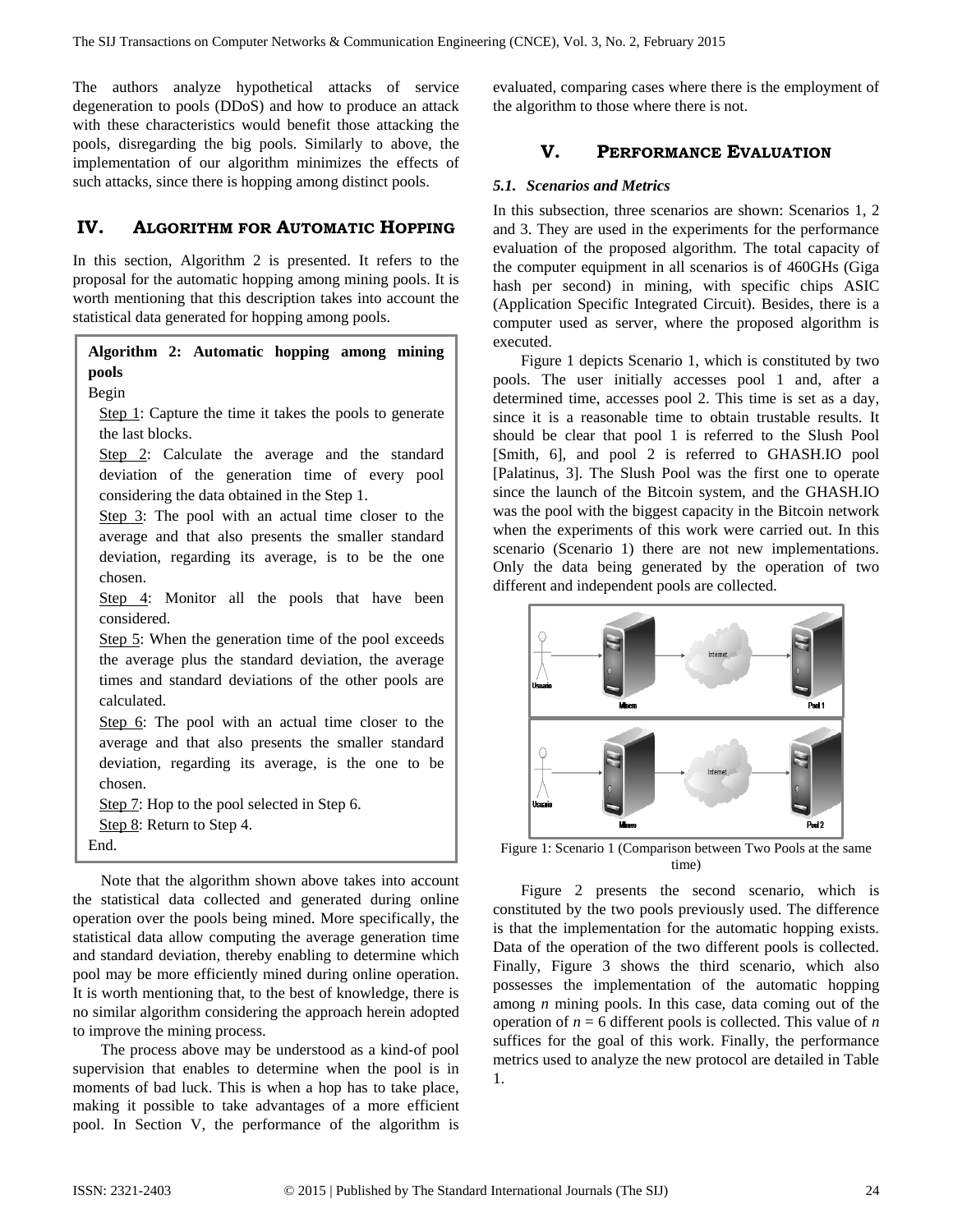

Figure 2: Scenario 2 (Implementation of the Algorithm for the Automatic Hopping for Two Pools)



Figure 3: Scenario 3 (Implementation of the Automatic Hopping among Pools for n Pools)

| Table 1: Metrics                               |                                                                                                                                                                               |
|------------------------------------------------|-------------------------------------------------------------------------------------------------------------------------------------------------------------------------------|
| <b>Metric</b>                                  | <b>Definition</b>                                                                                                                                                             |
| Duration of the<br>block (BD)                  | It is the time that the pool takes to find a block.                                                                                                                           |
| <b>Payment by</b><br>block in<br>Satoshis (PS) | It is the payment that is given to the pool when<br>it finds a block. Satoshis is the minimum<br>amount of a Bitcoin, i.e., 1 Satoshi $=$<br>0.00000001                       |
| Yield $(Y)$                                    | It is the quantity in Satoshis by hour produced<br>by the miners in different scenarios. In all cases<br>sum of all PS<br>the metric Y is computed by: $Y =$<br>Sum of all BD |

## *5.2. Results and Analysis*

Figures 4, 5 and 6 present the results obtained for the metrics in Scenario 1. By the results, it can be concluded what follows. For the metric BD (see Figures  $4(a)$  and  $5(a)$ ), it may be see that pool 2 is more efficient than pool 1; however, for the metric PS (see Figures  $4(b)$  and  $5(b)$ ), the situation changes, since pool 1 becomes more efficient due to the higher payments. So, to solve this contradiction, it comes as a need to compute the metric Y to determine the more advantageous pool. The result (see Figure 6, Scenario 1) shows that pool 1 is more efficient.



Figure 4: Scenario 1 in Slush Pool: (a) Duration of the Block in Hours (BD); (b) Payment by Block in Satoshis (PS)



(b)

Figure 5: Scenario 1 in GHash.io.: (a) Duration of the Block in Hours (BD); (b) Payment by Block in Satoshis (PS)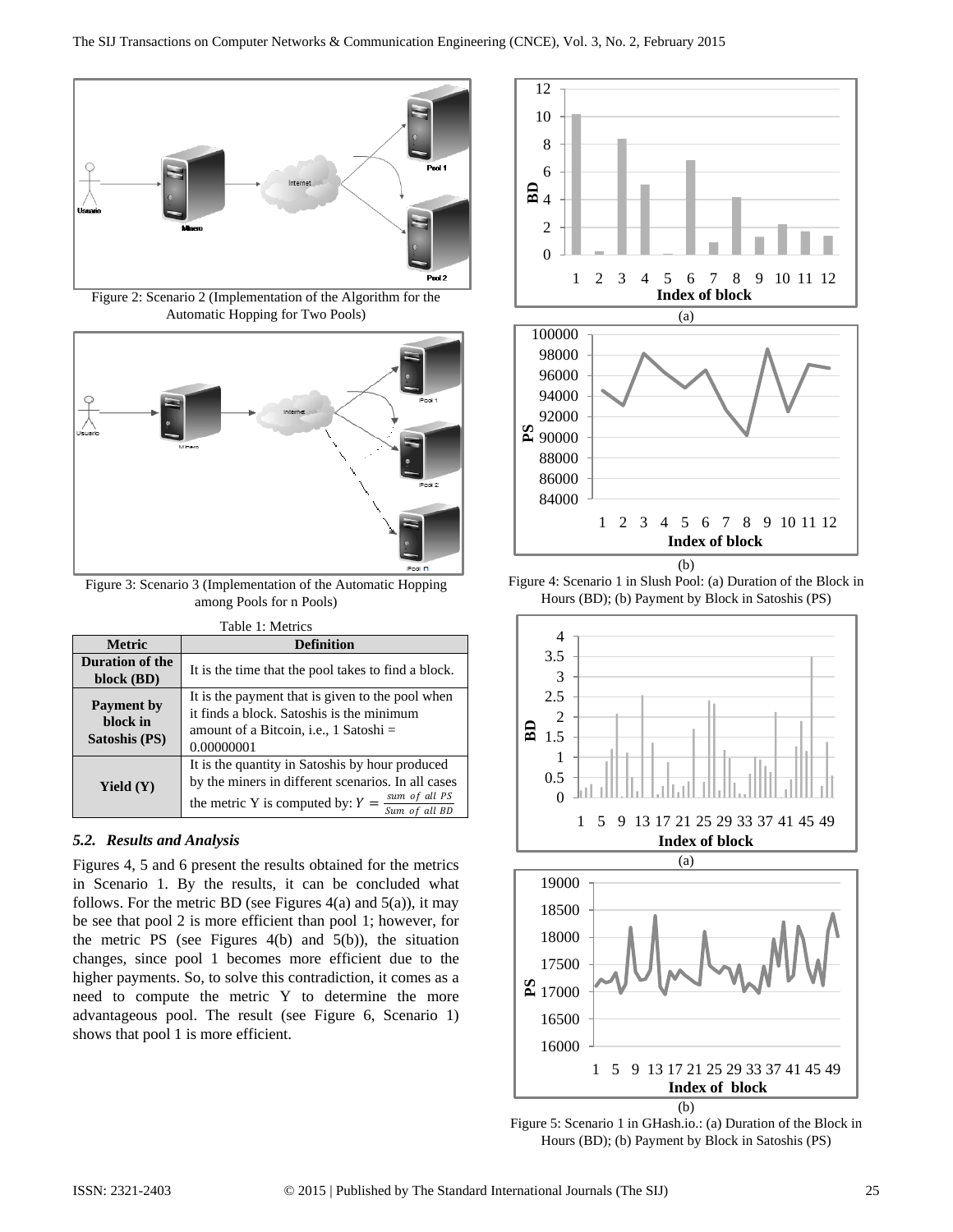Now, from the results shown in Figure 10, it can be seen that an increase at the value of Y in Scenario 2 is obtained. More precisely, 7% with respect to the Slush Pool, while 30% with respect to GHASH.IO. When the number of pools is incremented to 6 in Scenario 3, the value of the metric Y increases: at 12% with respect to the Scenario 2; at 19% with respect to the Slush Pool; and at 46 % respect to the GHASH.IO.



Figure 7: Scenario 2: (a) Duration of the Block in Hours (BD); (b) Payment by Block in Hours (PS)

Figures 7 and 8 present the results obtained for the metrics in Scenarios 2 and 3, respectively. In the former scenario, the generation time between both pools selected can be independently measured; they depend on the chosen pool and the way each pool pays. In the latter scenario, it can be concluded that a certain preference exists to the pools that have a greater speed, excluding the smaller ones that can give a better value of Y, as observed in Scenarios 1 and 2, respectively (see Figure 6). This could be a motivation for subsequent works.



Figure 8: Scenario 3: (a) Hours of the Blocks Mined by Pool; (b) Payment by Pool

From the above experiments and analysis, the more positive overall observation is that hopping among distinct mining pools is a truly advantageous solution, since it enables a more efficient bitcoin generation process. Additionally, the proposed solution does scales well, i.e., the more distinct mining pools, the more efficient the overall system becomes. The algorithm complexity is also of very feasible implementation since the statistical data to be considered for selecting the next pool are generated in a very spontaneous way during online operation. On the other hand, the pools with lower capacity, within the candidates that may be selected, are usually neglected, i.e., are never selected to be the next one. This drawback is intentionally left as future work.